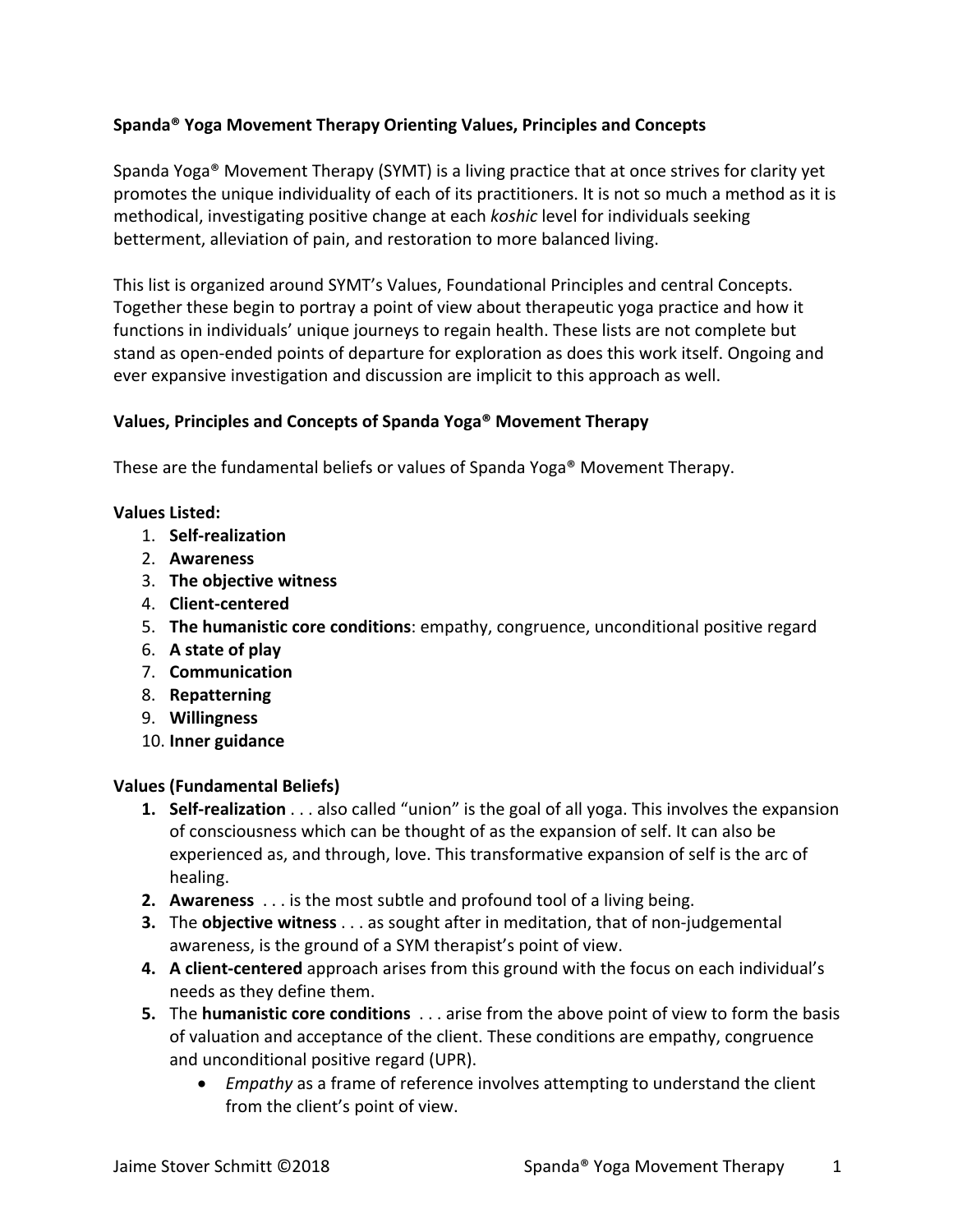- *Congruence* in this context means the therapist is genuine; this fosters real trust. This also allows clients to feel valued, which in turn builds self-esteem and eventual trust in their own judgement. This can also include consistent behavior on the part of the therapist.
- *Unconditional Positive Regard (UPR)* allows the client to open up and speak about difficulties without a fear of being rejected, criticized or judged.
- **6.** A **state of play** . . . is a creative state and one in which new solutions can be found. It requires a genuine state of interest and curiosity, and to some degree freedom, all of which are important for both client and therapist.
- **7. Communication** . . . is foundational to well living, whether it be within and between the functional parts of a single cell, bodily tissues for optimal functioning, between human beings individually, in collectives or organizations.
- **8. Repatterning** . . . forms the roots of change.
- **9. Willingness** . . . to experiment for the purpose of positive change and growth allows inner guidance to contribute to creative solutions that bring in the newness of discovery, and the delight of life. Support this in clients helps them find what works best for them in terms of tailored practices, behaviors, lifestyle and daily choices.
- **10. Inner guidance** . . . development of this along with self-valuation and self-trust (internal locus of evaluation) in all concerned.

# **Foundational Principles**

These are some central principles of SYMT held to be basis of its practice.

- 1. The right amount of **flow** for a situation is a sign of good health, well-functioning.
- 2. As a **person-centered** or client-centered approach focuses on the individual person's needs as they define them. Here are some specifics:
	- A. The client's identified needs may be placed above those needs and goals identified as priorities by healthcare practitioners.
	- B. Supporting the client in establishing and trusting the inner witness is important as the gateway to their autonomy, discernment, self-guidance and empowerment.
	- C. This is a primarily **empathic, suggestive, and less directive approach** that seeks to empower and motivate clients and students to develop their own powers and abilities to discern and act on their own self-direction in service to their own selfdevelopment.
	- D. We are most **interested in the client's point of** view and interpretation of the situation they face, and far less in the therapist's or someone else's interpretation.
	- E. The **role of the therapist** is first to witness, observe, support, accept, facilitate, hold space, and create a safe container; second to provide guidance, inquire, encourage, reflect back, and third, to teach; and fourth as a last resort, direct.
- 3. Everything we do is an **experiment**. Experimentation is how we learn. Another word for this is play. "**Pleasure** (aka fun, enjoyment, humor) is at the heart of tantra in that it has the capacity to heal and is closely identified with its corollary, play." - R. Ballentine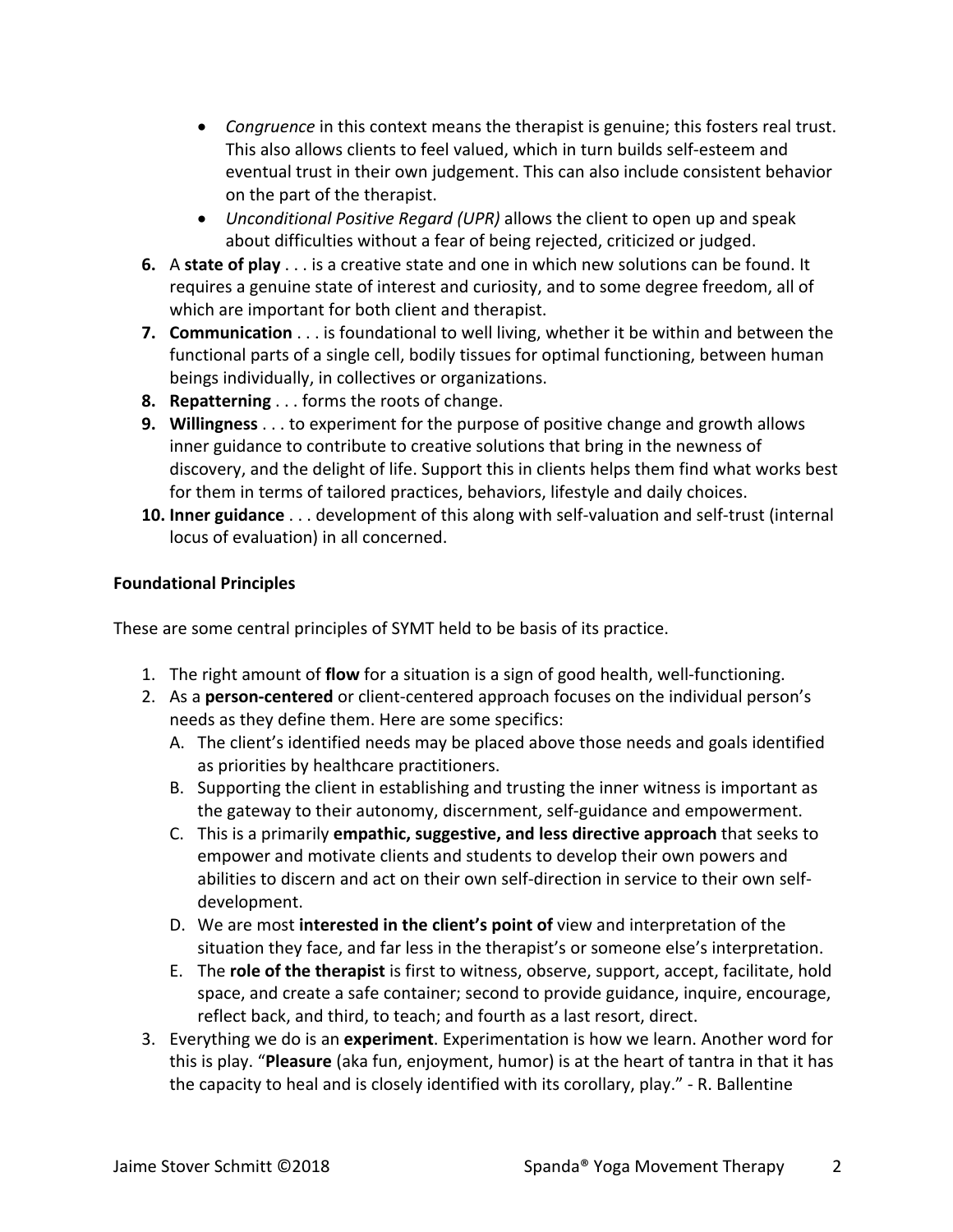- 4. **The body is a source of profound and varied information.** Here are some specific ways this is identified in SYMT:
	- A. **The body is intelligent** and has its own consciousness as do each and every cell and group of tissues.
	- B. **The body requires time to rest and full autonomy** to be healthy.
	- C. **The body does not and cannot lie.**
	- D. A change in the body will effect a change in the state of mind and emotion, and vice versa. **Body-mind, mind-body**.
	- E. Whatever exists within us as part of our form (prakriti) can be **embodied** and **experienced directly**.
	- F. **We can learn to follow the body** by becoming quiet and paying attention to its sensations and concomitant imagery, movements, sounds, impulses and tensions.
	- G. **Body sensations and symptoms** can bring conscious awareness to unconscious information hidden from our everyday ordinary experience of reality.
	- H. Body sensations and symptoms can be **amplified** for better perception and they can change channels of awareness and also reach an edge of conscious comfort and understanding.
	- I. It can be useful to talk in terms of **channels of awareness**, such as visual, auditory, tactile, etc. when it comes to the locus of perception. These channels can be considered *occupied* when in use and *unoccupied* when not in use by consciousness.
	- J. **Meeting tone** is a way to connect and to invite change at the body level in terms of our relation to self and environment (which includes others), aka "the big in and the big out." JSS
- 5. **Movement can be a profound tool** in self-revelation, in repatterning, in easing bodily tension, in creating flow, and in restoring health in many other ways.
	- **A. Movement itself can be healing**.
	- **B. Free spontaneous movement** itself can be healing. It can also play a role in a larger healing process.
	- **C. Repetitive movement themes** may appear in open free movement, and in life. They are often loaded with meaning for the mover.
- 6. Working with the **deep psycho-mythical foundations** of personality is a function of authentic yoga practice. These foundations of personality can be helpful, neutral, or impediments to health, relationships, achievement, and self-betterment in other cases. Here is further articulation:
	- A. Yoga ca bring us to states of **non-ordinary reality** in which the deep psycho-mythical foundations of personality can be discovered and transformed.
	- B. **Dreams** can be relevant as can fantasy, imagination, and art-making in working toward wholeness.
	- C. **Imagination** can be used as a way to access unconscious information such as beliefs, myths, rules for living, thoughts, patterns of behavior and other themes that sometimes unwittingly run our lives.
- 7. Tantra includes **various experiential "realities**" with the normal world being only one of them.
	- A. **Field theory** (that phenomena interact as fields) applies to this aspect of the work.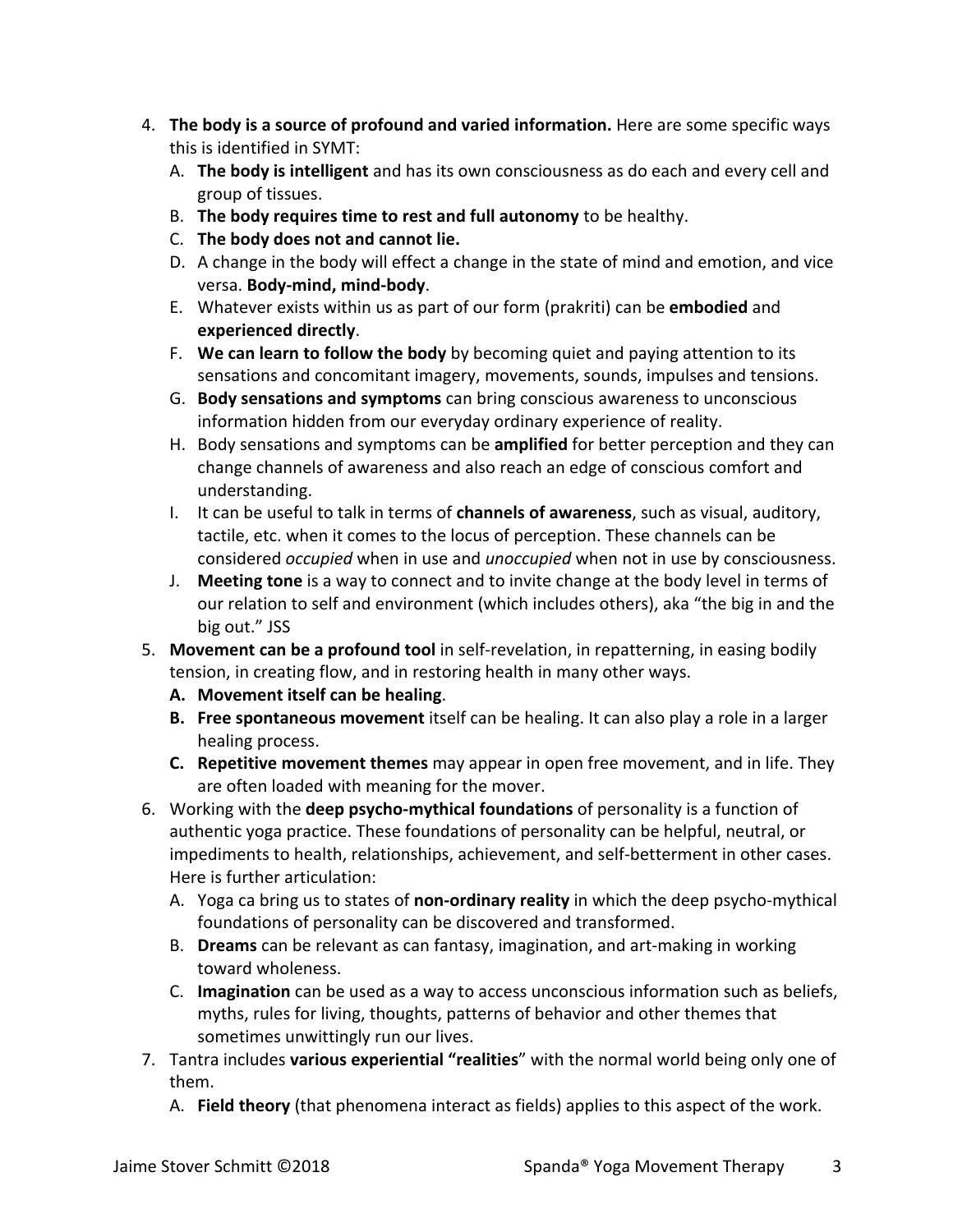- B. **Unexpected, quicksilver mercurial experiences** at the edge or our awareness can be the tail of tiger we need to catch to understand messages coming to our consciousness.
- C. **Symbols**, like allies on our journey, can arise in our consciousness from the body, the field of our environment, and from insight and clairaudience.
- D. **Including the un-includable** about ourselves, even though it may seem we are traveling in a wrong direction, can be the way to a more expanded state of being and thus closer to wholeness. (We make room for all our parts. - A. Crow)
- 8. The **dis-ease or problem holds its own solution.**
	- **A. Trauma is** stored in the body as **incomplete action.**
	- **B.** Somatic practices, like SYMT, can create enough safety and comfort in the experience of bodily sensation and concomitant multi-channel experience that **trauma responses may be safely moved through.**
- 9. Healing is a **process of transformation** that requires both *spanda* (opening to the flow of the present moment) and tapas (containment/structure).

# **Orienting Concepts**

These additional concepts provide more context for this approach to yoga movement therapy.

- **1.** Yoga therapists do not diagnose disease in the same way as western healthcare providers but address presenting issues through **multi-level assessment** of the whole person and their needs and goals in the current moment.
- **2. Holding space** in a therapeutic relationship entails calmly enacting the core conditions with a baseline of witness consciousness. Then other options from the continuum of engagement can be decided on in terms of usefulness to the client.
- **3. Resonance** is valuable in the therapeutic relationship and in relationships of all kinds, like: tissue, therapeutic, empathic, seeing and being seen, holding space, tonal, dancing and synchronous movement, flower essence, color, rapport, vibrational and homeopathic, platonic, etc.
- **4. Adding to and diminishing (***brahmana and langhana***)** are basic approaches to wellness with far-reaching effect, such as in tonifying or sedating, nourishing or cleansing, focusing inward or outward, etc.
- **5.** The **present moment** continuously holds the point of decision of an awakened mind.
- **6. Narratives** or stories can be real, made-up, dreamed, and recreated based on our purpose. If the story is meaningful to the story-teller in the healing process, it may not matter if it really happened.
- **7.** We continue on through **many lifetimes**. At times, themes or feeling tones we cannot place in our present day life may be from another lifetime.
- **8.** A **creative art process** can be useful in seeing what is going on within a person.
- **9. Delight** is a good indicator that the work is moving in the right direction.
- **10. Impediments** can be experienced and explored in multifarious ways but are unfinished trauma or difficulties registering on some layer or layers of the *koshic* sheaths - waiting for us to unravel, understand and thereby unload them in our life journey to wholeness.